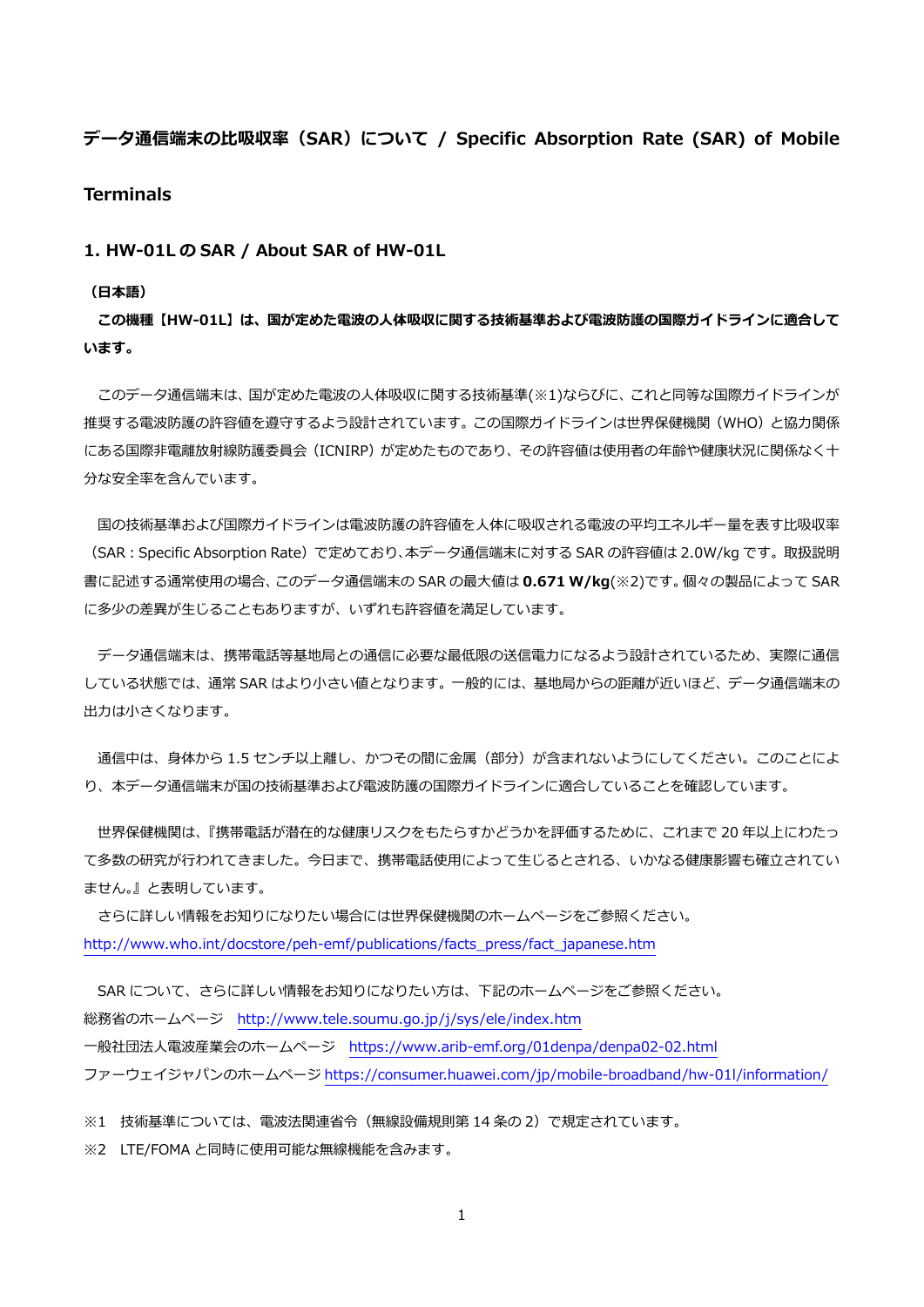#### **(In English)**

# **This model [HW-01L] device complies with Japanese technical regulations and international guidelines regarding exposure to radio waves.**

This device was designed in observance of Japanese technical regulations regarding exposure to radio waves (\*1) and limits to exposure to radio waves recommended by a set of equivalent international guidelines. This set of international guidelines was set out by the International Commission on Non-Ionizing Radiation Protection (ICNIRP), which is in collaboration with the World Health Organization (WHO), and the permissible limits include a substantial safety margin designed to assure the safety of all persons, regardless of age and health condition.

The technical regulations and international guidelines set out limits for radio waves as the Specific Absorption Rate, or SAR, which is the value of absorbed energy in any 10 grams of tissue over a 6-minute period. The SAR limit for mobile terminals is 2.0 W/kg. The highest SAR value for this device when tested for intended use described in the instruction manual is **0.671 W/kg** (\*2). There may be slight differences between the SAR levels for each product, but they all satisfy the limit.

The actual SAR of this device while operating can be well below that indicated above. This is due to automatic changes to the power level of the device to ensure it only uses the minimum required to reach the network. Therefore in general, the closer you are to a base station, the lower the power output of the device.

During communication, please keep the device farther than 1.5 cm away from your body without including any metals. This device satisfies the technical regulations and international guidelines.

The World Health Organization has stated that "a large number of studies have been performed over the last two decades to assess whether mobile phones pose a potential health risk. To date, no adverse health effects have been established as being caused by mobile phone use."

Please refer to the WHO website if you would like more detailed information. http://www.who.int/docstore/peh-emf/publications/facts\_press/fact\_english.htm

Please refer to the websites listed below if you would like more detailed information regarding SAR. Ministry of Internal Affairs and Communications Website: http://www.tele.soumu.go.jp/e/sys/ele/index.htm Association of Radio Industries and Businesses Website: https://www.arib-emf.org/01denpa/denpa02-02.html (in Japanese only)

HUAWEI TECHNOLOGIES, JAPAN Website:

https://consumer.huawei.com/jp/mobile-broadband/hw-01l/information/ (in Japanese only)

\*1 Technical regulations are defined by the Ministerial Ordinance Related to Radio Law (Article 14-2 of Radio Equipment Regulations).

\*2 Including other radio systems that can be simultaneously used with LTE/FOMA.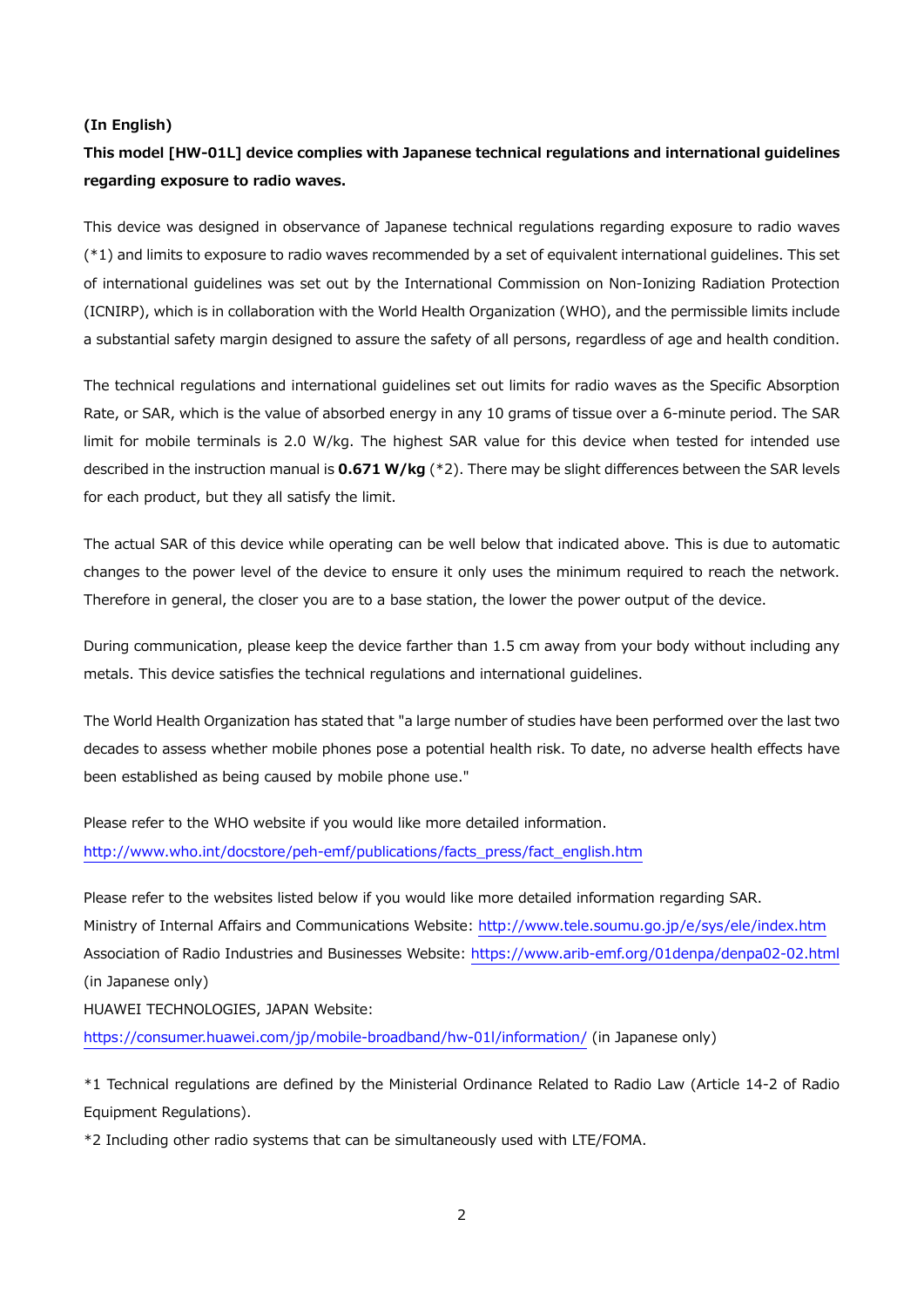# **2. About SAR of HW-01L for FCC RF exposure requirements**

# **FCC Regulatory Compliance**

#### ■RF exposure requirements

Important safety information regarding radio frequency (RF) radiation exposure:

RF exposure guidelines require that the device be used at a minimum of 1 cm from the human body. Failure to observe this guideline may result in RF exposure exceeding limits.

## ■ Certification information (SAR)

This device is also designed to meet the requirements for exposure to radio waves established by the Federal Communications Commission (USA).

The SAR limit adopted by the USA is 1.6 W/kg averaged over one gram of tissue. The highest SAR value reported to the FCC for this device type complies with this limit.

The highest SAR value reported to the FCC for this device type when properly worn on the body is **0.96 W/kg**. FCC ID: **QISHW-01L**